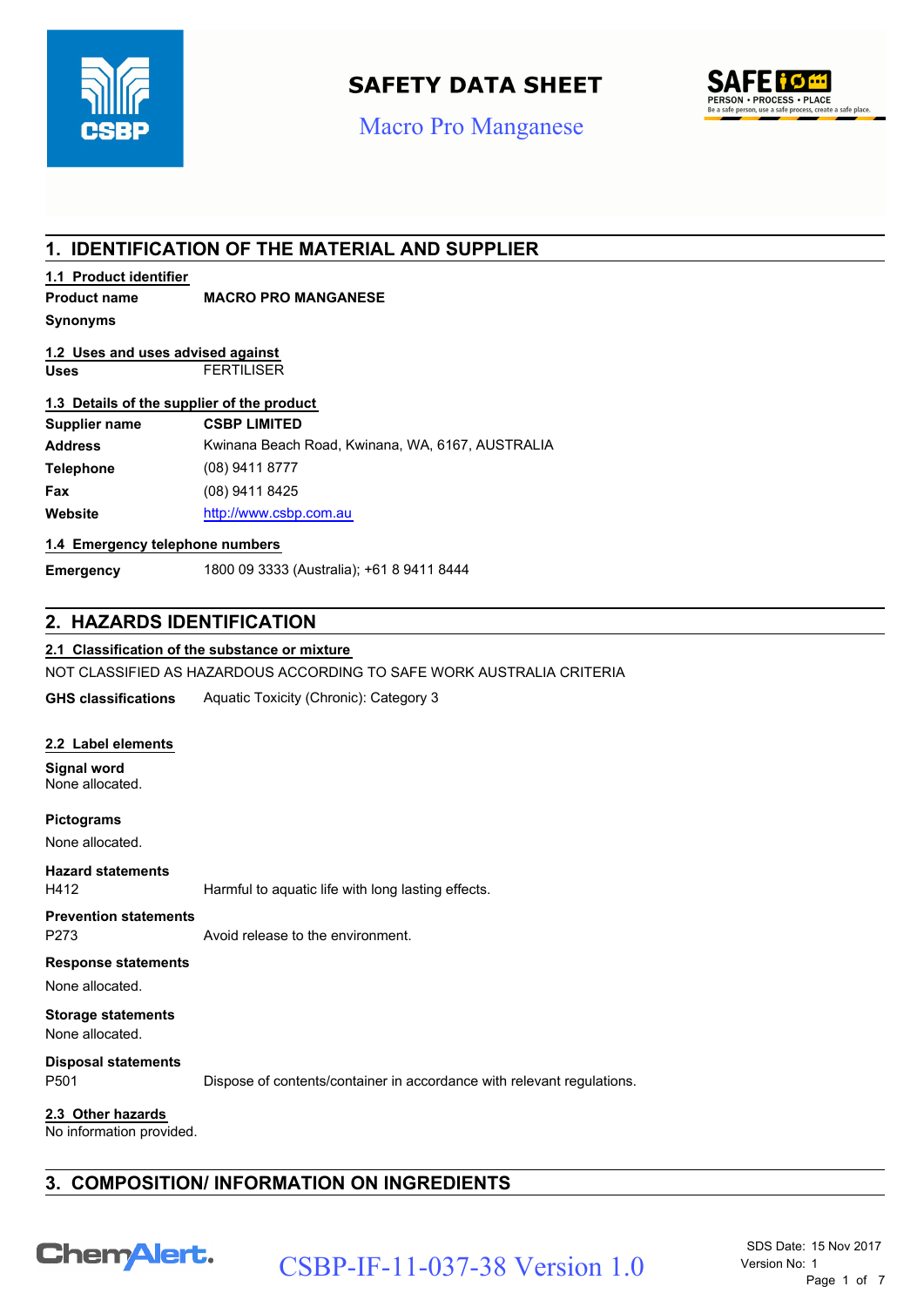#### **3.1 Substances / Mixtures**

| Ingredient                | <b>CAS Number</b> | <b>EC Number</b> | Content   |
|---------------------------|-------------------|------------------|-----------|
| MONOAMMONIUM PHOSPHATE    | 7722-76-1         | 231-764-5        | 40 to 60% |
| AMMONIUM SULPHATE         | 7783-20-2         | 231-984-1        | 20 to 30% |
| POTASSIUM SULPHATE        | 7778-80-5         | 231-915-5        | 10 to 20% |
| <b>MANGANESE SULPHATE</b> | 7785-87-7         | 232-089-9        | < 10%     |
| COPPER (II) OXIDE         | 1317-38-0         | 215-269-1        | $< 1\%$   |
| ZINC OXIDE                | 1314-13-2         | 215-222-5        | $< 1\%$   |

### **4. FIRST AID MEASURES**

#### **4.1 Description of first aid measures**

| Eye                         | If in eyes, hold eyelids apart and flush continuously with running water. Continue flushing until advised to<br>stop by a Poisons Information Centre, a doctor, or for at least 15 minutes.                 |
|-----------------------------|-------------------------------------------------------------------------------------------------------------------------------------------------------------------------------------------------------------|
| <b>Inhalation</b>           | If inhaled, remove from contaminated area. Apply artificial respiration if not breathing.                                                                                                                   |
| <b>Skin</b>                 | If skin or hair contact occurs, remove contaminated clothing and flush skin and hair with running water.<br>Continue flushing with water until advised to stop by a Poisons Information Centre or a doctor. |
| <b>Ingestion</b>            | For advice, contact a Poisons Information Centre on 13 11 26 (Australia Wide) or a doctor (at once).                                                                                                        |
| <b>First aid facilities</b> | None allocated.                                                                                                                                                                                             |

#### **4.2 Most important symptoms and effects, both acute and delayed**

See Section 11 for more detailed information on health effects and symptoms.

#### **4.3 Immediate medical attention and special treatment needed**

Treat symptomatically.

### **5. FIRE FIGHTING MEASURES**

#### **5.1 Extinguishing media**

Use an extinguishing agent suitable for the surrounding fire.

#### **5.2 Special hazards arising from the substance or mixture**

Non flammable. May evolve toxic gases (phosphorus/ sulphur oxides) when heated to decomposition. May evolve ammonia and nitrogen oxides when heated to decomposition.

#### **5.3 Advice for firefighters**

No fire or explosion hazard exists. Toxic gases may be evolved in a fire situation.

#### **5.4 Hazchem code**

None allocated.

### **6. ACCIDENTAL RELEASE MEASURES**

#### **6.1 Personal precautions, protective equipment and emergency procedures**

Wear Personal Protective Equipment (PPE) as detailed in section 8 of the SDS. Ventilate area where possible.

#### **6.2 Environmental precautions**

Prevent product from entering drains and waterways.

#### **6.3 Methods of cleaning up**

Contain spillage, then collect and place in suitable containers for disposal. Avoid generating dust.

#### **6.4 Reference to other sections**

See Sections 8 and 13 for exposure controls and disposal.

### **7. HANDLING AND STORAGE**

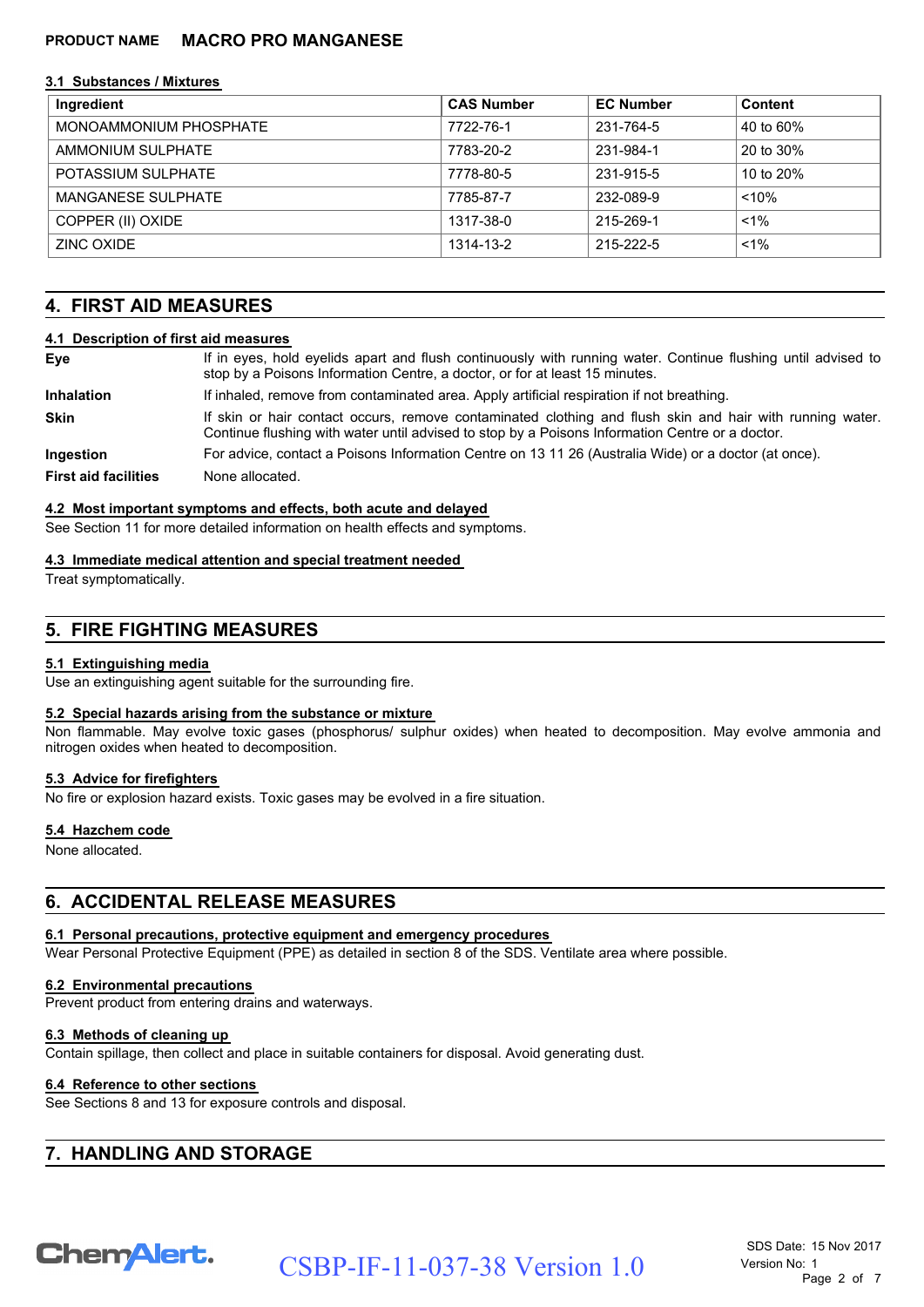#### **7.1 Precautions for safe handling**

Before use carefully read the product label. Use of safe work practices are recommended to avoid eye or skin contact and inhalation. Observe good personal hygiene, including washing hands before eating. Prohibit eating, drinking and smoking in contaminated areas.

#### **7.2 Conditions for safe storage, including any incompatibilities**

Store in a cool, dry, well ventilated area, removed from moisture, incompatible substances and foodstuffs. Ensure packages are adequately labelled, protected from physical damage and sealed when not in use. Do not allow to come in contact with water, either from rain, condensation or the surface on which stored. Bagged fertilisers should be stored under cover and out of direct sunlight (which degrades woven polypropylene packs). If stored in the open, do so for short periods only, and cover with a tarpaulin. If stacking is necessary, bulk bags should be stored in a stable manner, preferably in a pyramidal style. Bulk bags should not be stacked more than two high for bags containing 1 000 kg or more, or more than four high for bags containing up to 500 kg. The Pallet Capacity Rating (design weight) should not be exceeded on the bottom tier for other packs. High stacking should be avoided as pressure promotes caking. Store away from farm chemicals, e.g. insecticides, fungicides and herbicides.

#### **7.3 Specific end uses**

No information provided.

### **8. EXPOSURE CONTROLS / PERSONAL PROTECTION**

#### **8.1 Control parameters**

#### **Exposure standards**

| Ingredient                          | <b>Reference</b> | <b>TWA</b> |                   | <b>STEL</b> |                   |
|-------------------------------------|------------------|------------|-------------------|-------------|-------------------|
|                                     |                  | ppm        | mg/m <sup>3</sup> | ppm         | mg/m <sup>3</sup> |
| Copper (fume)                       | SWA (AUS)        |            | 0.2               |             | --                |
| Copper, dusts & mists (as Cu)       | SWA (AUS)        | --         |                   |             | --                |
| Manganese, dust & compounds (as Mn) | SWA (AUS)        |            |                   |             |                   |
| Manganese, fume (as Mn)             | SWA (AUS)        |            |                   |             | າ                 |
| Zinc oxide (dust)                   | SWA (AUS)        |            | 10                |             |                   |
| Zinc oxide (fume)                   | SWA (AUS)        | --         | 5                 |             | 10                |

#### **Biological limits**

No biological limit values have been entered for this product.

#### **8.2 Exposure controls**

Avoid inhalation. Use in well ventilated areas. Use appropriate safe working procedures to reduce the potential for an inhalation hazard. Maintain dust levels below the recommended exposure standard. **Engineering controls**

#### **PPE**

| Eye / Face  | Wear safety glasses.                                                                                                            |
|-------------|---------------------------------------------------------------------------------------------------------------------------------|
| Hands       | Wear PVC or neoprene gloves.                                                                                                    |
| Body        | When using large quantities or where heavy contamination is likely, wear coveralls.                                             |
| Respiratory | Wear a dust mask where exposure to dust is light. Where an inhalation risk exists, wear a Class P1<br>(Particulate) respirator. |



### **9. PHYSICAL AND CHEMICAL PROPERTIES**

#### **9.1 Information on basic physical and chemical properties**

| Appearance              | <b>GREY BROWN GRANULES</b> |
|-------------------------|----------------------------|
| <b>Odour</b>            | <b>ODOURLESS</b>           |
| Flammability            | <b>NON FLAMMABLE</b>       |
| <b>Flash point</b>      | <b>NOT RELEVANT</b>        |
| <b>Boiling point</b>    | <b>NOT RELEVANT</b>        |
| <b>Melting point</b>    | <b>NOT AVAILABLE</b>       |
| <b>Evaporation rate</b> | <b>NOT RELEVANT</b>        |
| рH                      | 4.5 to 5.5 (Solution)      |

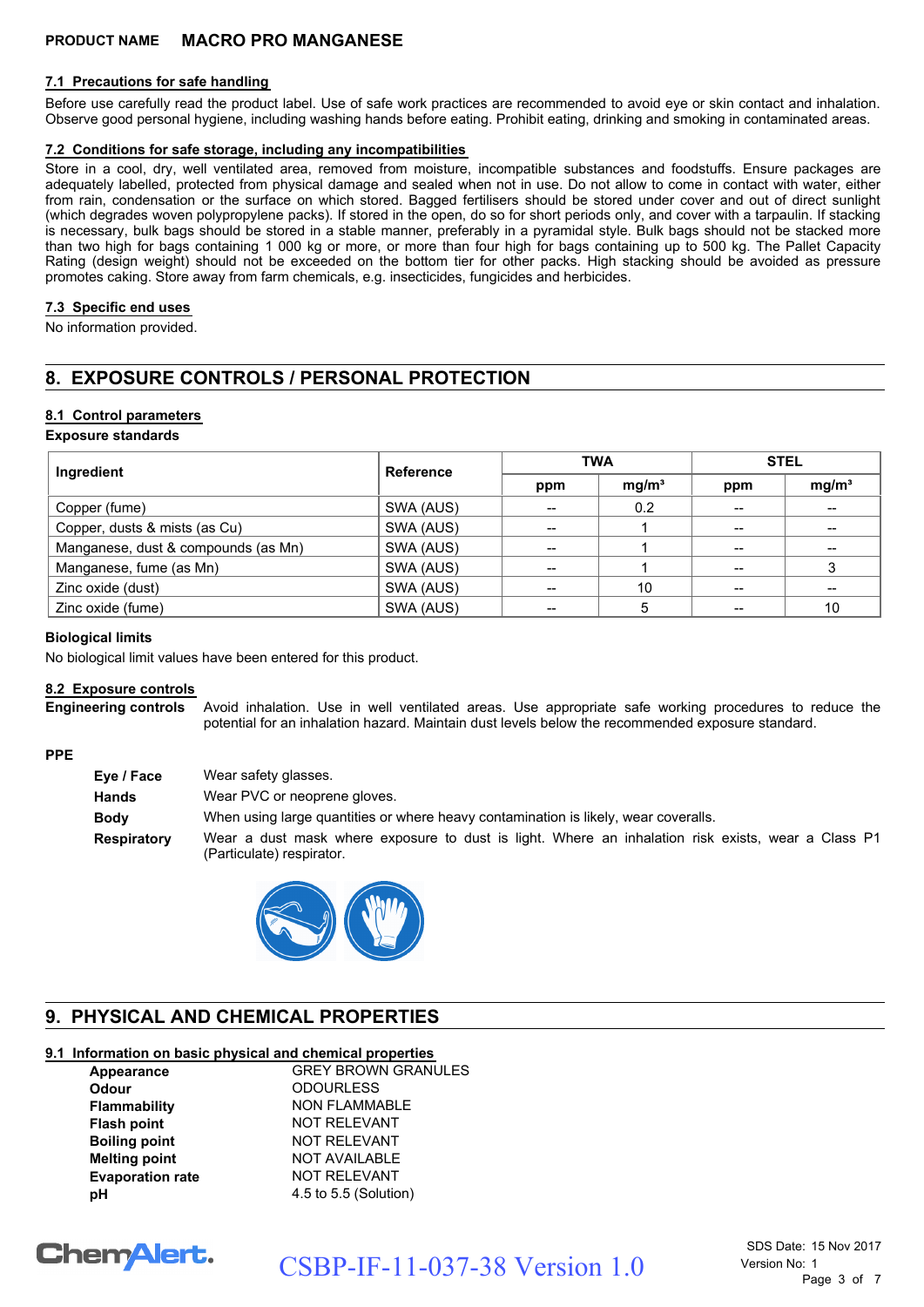#### **9.1 Information on basic physical and chemical properties**

| Vapour density                   | <b>NOT AVAILABLE</b> |
|----------------------------------|----------------------|
| <b>Specific gravity</b>          | <b>NOT AVAILABLE</b> |
| Solubility (water)               | <b>SOLUBLE</b>       |
| Vapour pressure                  | <b>NOT RELEVANT</b>  |
| <b>Upper explosion limit</b>     | <b>NOT RELEVANT</b>  |
| <b>Lower explosion limit</b>     | <b>NOT RELEVANT</b>  |
| <b>Partition coefficient</b>     | NOT AVAILABLE        |
| <b>Autoignition temperature</b>  | NOT AVAILABLE        |
| <b>Decomposition temperature</b> | NOT AVAILABLE        |
| Viscosity                        | <b>NOT AVAILABLE</b> |
| <b>Explosive properties</b>      | <b>NOT AVAILABLE</b> |
| <b>Oxidising properties</b>      | <b>NOT AVAILABLE</b> |
| <b>Odour threshold</b>           | <b>NOT AVAILABLE</b> |
| 9.2 Other information            |                      |
| <b>Bulk density</b>              | 1.02 $t/m3$          |

### **10. STABILITY AND REACTIVITY**

#### **10.1 Reactivity**

Carefully review all information provided in sections 10.2 to 10.6.

#### **10.2 Chemical stability**

Stable under recommended conditions of storage.

#### **10.3 Possibility of hazardous reactions**

Polymerization is not expected to occur.

#### **10.4 Conditions to avoid**

Avoid heat, sparks, open flames and other ignition sources.

#### **10.5 Incompatible materials**

No information provided.

#### **10.6 Hazardous decomposition products**

May evolve toxic gases (phosphorus/ sulphur oxides) when heated to decomposition.

### **11. TOXICOLOGICAL INFORMATION**

#### **11.1 Information on toxicological effects**

**Acute toxicity** This product is expected to be of low toxicity. Based on available data, the classification criteria are not met.

#### **Information available for the ingredients:**

| Ingredient                |                                                                                                    | <b>Oral Toxicity (LD50)</b>                                  | <b>Dermal Toxicity (LD50)</b> | <b>Inhalation Toxicity</b><br>(LC50) |
|---------------------------|----------------------------------------------------------------------------------------------------|--------------------------------------------------------------|-------------------------------|--------------------------------------|
| AMMONIUM SULPHATE         |                                                                                                    | 2840 mg/kg (rat)                                             | $- -$                         | --                                   |
| POTASSIUM SULPHATE        |                                                                                                    | 6600 mg/kg (rat)                                             | --                            | --                                   |
| <b>MANGANESE SULPHATE</b> |                                                                                                    | 2150 mg/kg (rat)                                             | $- -$                         | --                                   |
| COPPER (II) OXIDE         |                                                                                                    | > 2500 mg/kg (rat)                                           | > 2000 mg/kg (rat)            |                                      |
| ZINC OXIDE                |                                                                                                    | 7950 mg/kg (mouse)                                           | --                            | $2500 \text{ mg/m}^3$ (mouse)        |
| Skin                      | Not classified as a skin irritant. Prolonged or repeated contact may result in mild irritation.    |                                                              |                               |                                      |
| Eye                       | Not classified as an eye irritant. Contact may result in mild irritation, lacrimation and redness. |                                                              |                               |                                      |
| Sensitisation             |                                                                                                    | Not classified as causing skin or respiratory sensitisation. |                               |                                      |
| <b>Mutagenicity</b>       | Not classified as a mutagen.                                                                       |                                                              |                               |                                      |
| <b>Carcinogenicity</b>    | Not classified as a carcinogen.                                                                    |                                                              |                               |                                      |
| Reproductive              | Not classified as a reproductive toxin.                                                            |                                                              |                               |                                      |
| STOT - single             | Not classified as causing organ damage from single exposure. However, over exposure may result in  |                                                              |                               |                                      |

Not classified as causing organ damage from single exposure. However, over exposure may result in irritation of the nose and throat, with coughing. **exposure**

**STOT - repeated** Not classified as causing organ damage from repeated exposure. Repeated exposure to manganese dust

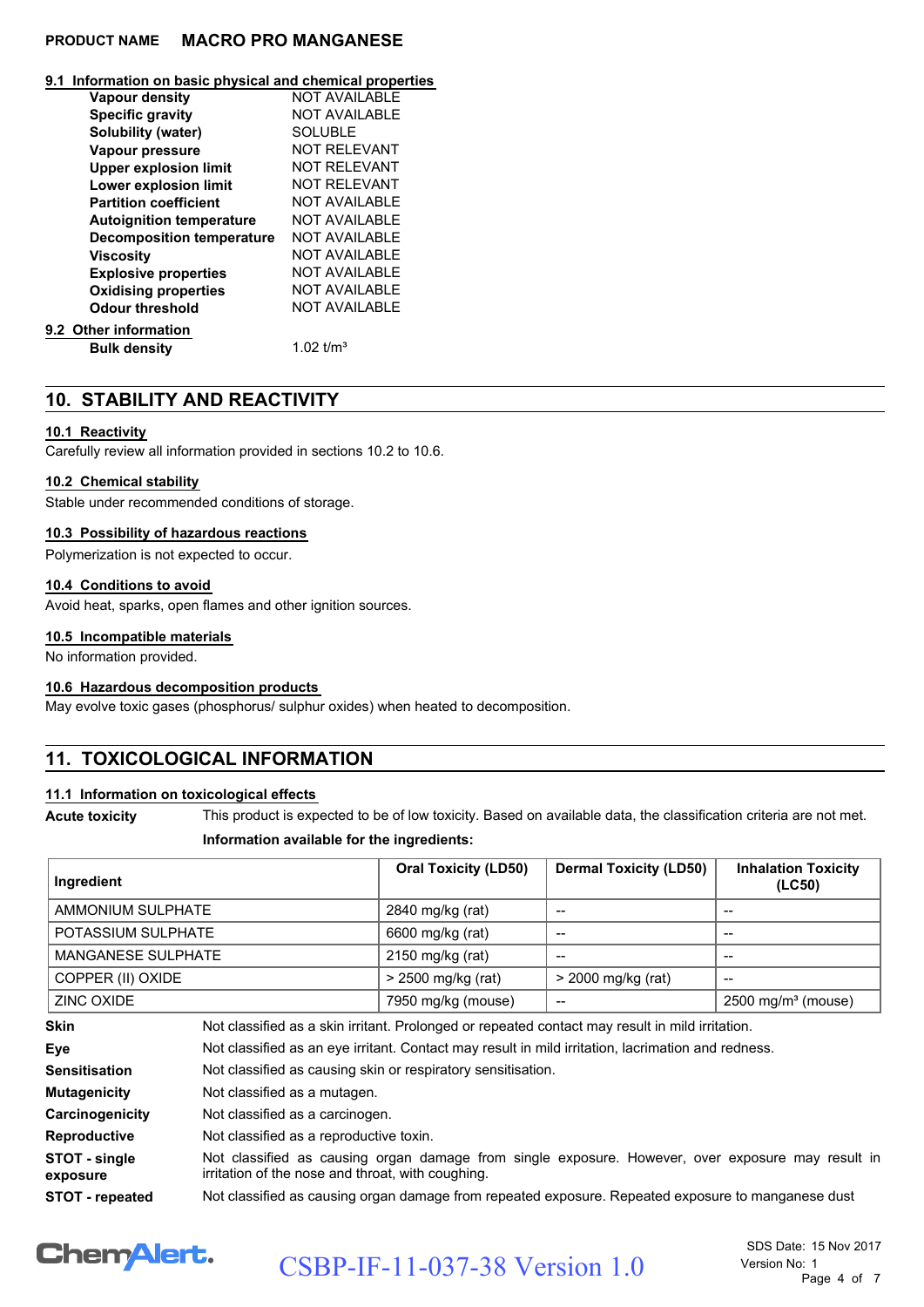may result in manganese poisoning (manganism), a disabling, and usually progressive disorder of the central nervous system with symptoms resembling Parkinsonism. However, due to the small concentration present, adverse effects are not expected. **exposure**

Aspiration **Not classified as causing aspiration.** 

### **12. ECOLOGICAL INFORMATION**

#### **12.1 Toxicity**

Harmful to aquatic life with long lasting effects.

#### **12.2 Persistence and degradability**

No information provided.

#### **12.3 Bioaccumulative potential**

No information provided.

#### **12.4 Mobility in soil**

No information provided.

#### **12.5 Other adverse effects**

No information provided.

### **13. DISPOSAL CONSIDERATIONS**

#### **13.1 Waste treatment methods**

Collect without generating dust. Place in clean, sealed containers and dispose of to an approved landfill site. Contact the manufacturer/supplier for additional information (if required). **Waste disposal**

Legislation **Dispose of in accordance with relevant local legislation.** 

### **14. TRANSPORT INFORMATION**

#### **NOT CLASSIFIED AS A DANGEROUS GOOD BY THE CRITERIA OF THE ADG CODE, IMDG OR IATA**

|                                     | <b>LAND TRANSPORT (ADG)</b> | <b>SEA TRANSPORT (IMDG / IMO)</b> | AIR TRANSPORT (IATA / ICAO) |
|-------------------------------------|-----------------------------|-----------------------------------|-----------------------------|
| 14.1 UN Number                      | None allocated.             | None allocated.                   | None allocated.             |
| 14.2 Proper<br><b>Shipping Name</b> | None allocated.             | None allocated.                   | None allocated.             |
| 14.3 Transport<br>hazard class      | None allocated.             | None allocated.                   | None allocated.             |
| 14.4 Packing Group                  | None allocated.             | None allocated.                   | None allocated.             |

#### **14.5 Environmental hazards**

No information provided.

#### **14.6 Special precautions for user**

**Hazchem code** None allocated.

### **15. REGULATORY INFORMATION**

|                        |                                                                                                                                                                    | 15.1 Safety, health and environmental regulations/legislation specific for the substance or mixture |
|------------------------|--------------------------------------------------------------------------------------------------------------------------------------------------------------------|-----------------------------------------------------------------------------------------------------|
| Poison schedule        | A poison schedule number has not been allocated to this product using the criteria in the Standard for the<br>Uniform Scheduling of Medicines and Poisons (SUSMP). |                                                                                                     |
| <b>Classifications</b> | Labelling of Chemicals.                                                                                                                                            | Safework Australia criteria is based on the Globally Harmonised System (GHS) of Classification and  |
|                        | The classifications and phrases listed below are based on the Approved Criteria for Classifying Hazardous<br>Substances [NOHSC: 1008(2004)].                       |                                                                                                     |
| <b>Hazard codes</b>    | N                                                                                                                                                                  | Dangerous for the environment                                                                       |
| Risk phrases           | R52/53                                                                                                                                                             | Harmful to aquatic organisms, may cause long-term adverse effects in the aquatic<br>environment.    |

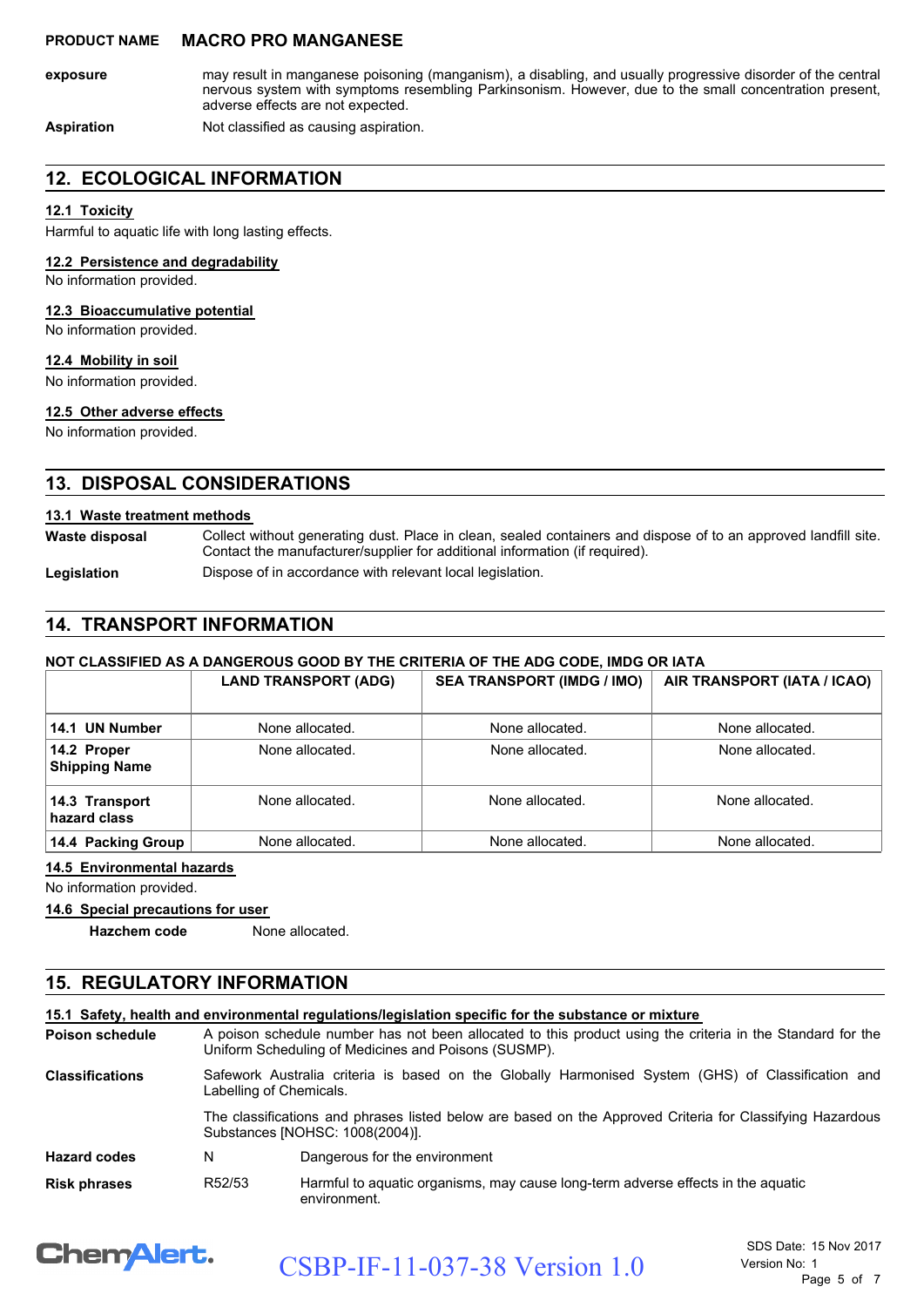| Safety phrases            | S25<br>S61 | Avoid contact with eyes.<br>Avoid release to the environment. Refer to special instructions/safety data sheets.           |
|---------------------------|------------|---------------------------------------------------------------------------------------------------------------------------|
| <b>Inventory listings</b> |            | <b>AUSTRALIA: AICS (Australian Inventory of Chemical Substances)</b><br>All components are listed on AICS, or are exempt. |

### **16. OTHER INFORMATION**

| <b>Additional information</b> | PERSONAL PROTECTIVE EQUIPMENT GUIDELINES:<br>The recommendation for protective equipment contained within this report is provided as a guide<br>only. Factors such as form of product, method of application, working environment, quantity used,<br>product concentration and the availability of engineering controls should be considered before final<br>selection of personal protective equipment is made.<br><b>HEALTH EFFECTS FROM EXPOSURE:</b><br>It should be noted that the effects from exposure to this product will depend on several factors<br>including: form of product; frequency and duration of use; quantity used; effectiveness of control<br>measures; protective equipment used and method of application. Given that it is impractical to<br>prepare a report which would encompass all possible scenarios, it is anticipated that users will<br>assess the risks and apply control methods where appropriate.                                                                                                                                                                                                                                                                                                                                                |  |  |  |
|-------------------------------|------------------------------------------------------------------------------------------------------------------------------------------------------------------------------------------------------------------------------------------------------------------------------------------------------------------------------------------------------------------------------------------------------------------------------------------------------------------------------------------------------------------------------------------------------------------------------------------------------------------------------------------------------------------------------------------------------------------------------------------------------------------------------------------------------------------------------------------------------------------------------------------------------------------------------------------------------------------------------------------------------------------------------------------------------------------------------------------------------------------------------------------------------------------------------------------------------------------------------------------------------------------------------------------|--|--|--|
|                               |                                                                                                                                                                                                                                                                                                                                                                                                                                                                                                                                                                                                                                                                                                                                                                                                                                                                                                                                                                                                                                                                                                                                                                                                                                                                                          |  |  |  |
| <b>Abbreviations</b>          | <b>ACGIH</b><br>American Conference of Governmental Industrial Hygienists<br>CAS#<br>Chemical Abstract Service number - used to uniquely identify chemical compounds<br><b>CNS</b><br>Central Nervous System<br>EC No.<br>EC No - European Community Number<br>Emergency Schedules (Emergency Procedures for Ships Carrying Dangerous<br><b>EMS</b><br>Goods)<br><b>GHS</b><br>Globally Harmonized System<br><b>GTEPG</b><br>Group Text Emergency Procedure Guide<br><b>IARC</b><br>International Agency for Research on Cancer<br><b>LC50</b><br>Lethal Concentration, 50% / Median Lethal Concentration<br>LD50<br>Lethal Dose, 50% / Median Lethal Dose<br>mg/m <sup>3</sup><br>Milligrams per Cubic Metre<br><b>OEL</b><br>Occupational Exposure Limit<br>pH<br>relates to hydrogen ion concentration using a scale of 0 (high acidic) to 14 (highly<br>alkaline).<br>Parts Per Million<br>ppm<br><b>STEL</b><br>Short-Term Exposure Limit<br>STOT-RE<br>Specific target organ toxicity (repeated exposure)<br>STOT-SE<br>Specific target organ toxicity (single exposure)<br><b>SUSMP</b><br>Standard for the Uniform Scheduling of Medicines and Poisons<br><b>SWA</b><br>Safe Work Australia<br><b>TLV</b><br><b>Threshold Limit Value</b><br><b>TWA</b><br>Time Weighted Average |  |  |  |
| <b>Report status</b>          | This document has been compiled by RMT on behalf of the manufacturer, importer or supplier of the<br>product and serves as their Safety Data Sheet ('SDS').<br>It is based on information concerning the product which has been provided to RMT by the<br>manufacturer, importer or supplier or obtained from third party sources and is believed to represent<br>the current state of knowledge as to the appropriate safety and handling precautions for the product<br>at the time of issue. Further clarification regarding any aspect of the product should be obtained<br>directly from the manufacturer, importer or supplier.<br>While RMT has taken all due care to include accurate and up-to-date information in this SDS, it does<br>not provide any warranty as to accuracy or completeness. As far as lawfully possible, RMT accepts<br>no liability for any loss, injury or damage (including consequential loss) which may be suffered or                                                                                                                                                                                                                                                                                                                                |  |  |  |
| <b>Prepared by</b>            | incurred by any person as a consequence of their reliance on the information contained in this SDS.<br>Risk Management Technologies<br>5 Ventnor Ave, West Perth<br>Western Australia 6005<br>Phone: +61 8 9322 1711<br>Fax: +61 8 9322 1794<br>Email: info@rmt.com.au<br>Web: www.rmt.com.au                                                                                                                                                                                                                                                                                                                                                                                                                                                                                                                                                                                                                                                                                                                                                                                                                                                                                                                                                                                            |  |  |  |

# Chem<sup>Alert.</sup>